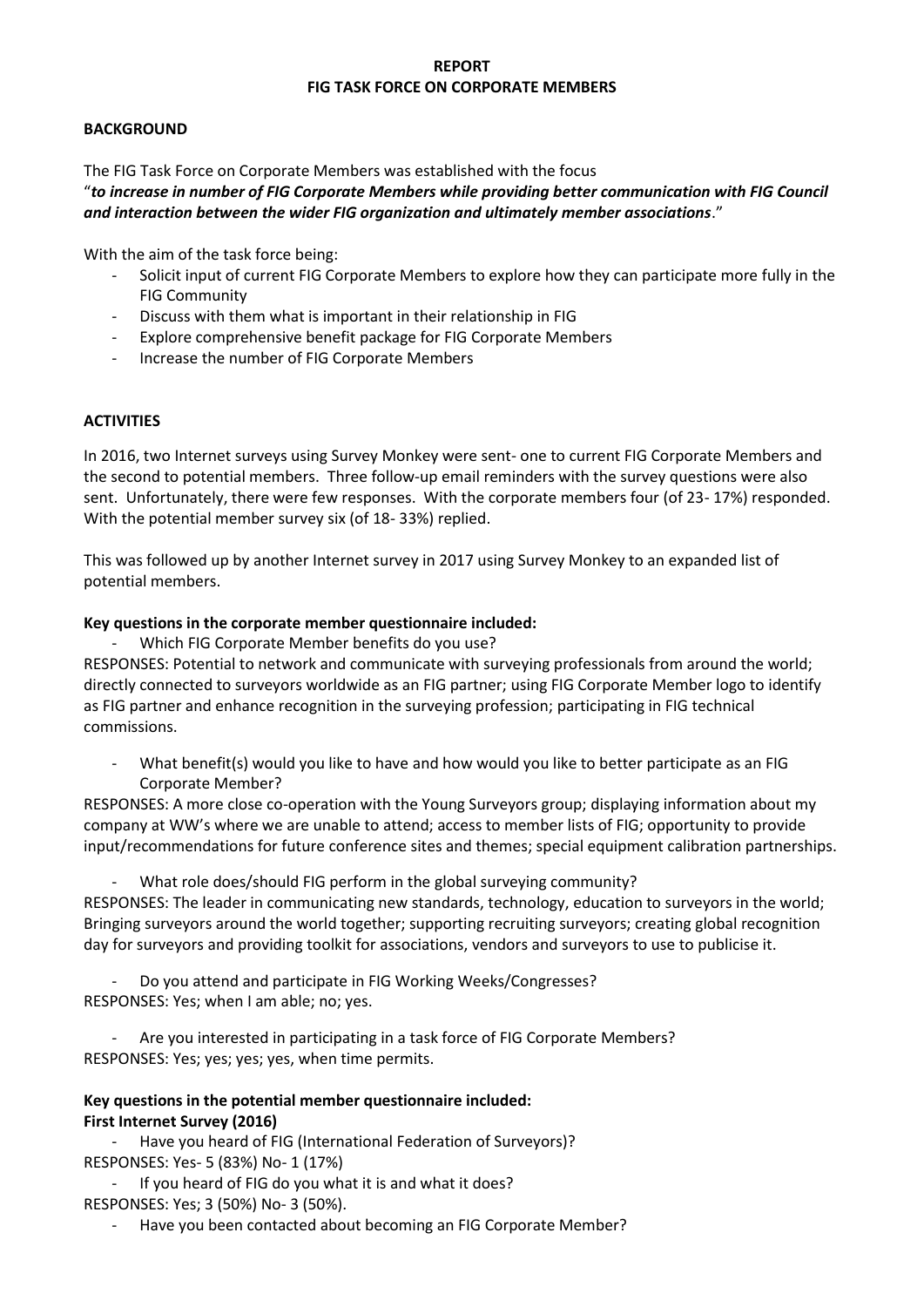RESPONSES: Yes- 1 (17%) No 5 (83%).

- Would you like to receive more information about FIG and discuss becoming an FIG partner as an FIG Corporate Member?

RESPONSES: Yes- 4 (67%) No 2 (33%).

## **Second Internet Survey (2017)**

- Have you heard of FIG (International Federation of Surveyors)?

RESPONSES: Yes- 11 (69%) No- 5 (31%)

- If you heard of FIG do you what it is and what it does?

RESPONSES: Yes; 6 (38%) No- 10 (62%).

- Have you been contacted about becoming an FIG Corporate Member?

RESPONSES: Yes- 3 (19%) No 13 (81%).

- Would you like to receive more information about FIG and discuss becoming an FIG partner as an FIG Corporate Member?

RESPONSES: Yes- 10 (63%) No 6 (37%).

Because of the surveys the task force decided to first study the relationship of the current FIG Corporate Members by exploring ways to increase communication between FIG Corporate Members and FIG Council as well as between the Corporate Members and the FIG Community being followed by ways to grow the number of FIG Corporate Members.

Numerous discussions were held with current FIG Corporate Members as well as potential members in different venues, face-to-face and via email correspondence.

### **RECOMMENDATIONS FOR IMPLEMENTATION**

Recommendations for Current FIG Corporate Members:

- That continued efforts be made to solicit feedback from current FIG Corporate Members (CM)- at FIG events (during FIG CM meetings, individually with CM representatives and at events (example: Intergeo) where CM are present.
- Establish FIG Corporate Member Advisory Committee composed of key executive level (CEO, President, Vice President) members which will work directly under the auspices of the FIG Council to communicate and provide assistance and input under the direction of the council.
- Review CM benefits.
- Encourage CM to actively use the FIG logo on their websites, literature, and advertisements to publicize partnership with FIG which will aid in increasing visibility of FIG.
- Encourage CM and technical commissions to increase engagement with each other.
- Ask corporate members to contact their corporate partners to encourage them to become FIG Corporate Members.
- Invite FIG Platinum CM to attend the FIG Director Generals Forum and Presidents' Meeting.

Recommendations for recruiting new FIG Corporate Members:

- Increase visibility of who and what FIG is and the benefits of joining the Community by continued use of article columns in *GIM* and expanding to other geospatial publications.
- Create recruitment literature emphasizing opportunities to network with THE key decision makers at the national and global level and include testimonials from current CM.
- Include FIG CM recruitment advertising in Working Week/Congress exhibition and sponsor materials.
- Add-on option for non-CM exhibitors to join as part of their application process for exhibition space.
- Solicit support from FIG Member Associations to find and attract potential CM.
- Ask corporate members to contact their corporate partners to encourage them to become FIG Corporate Members.